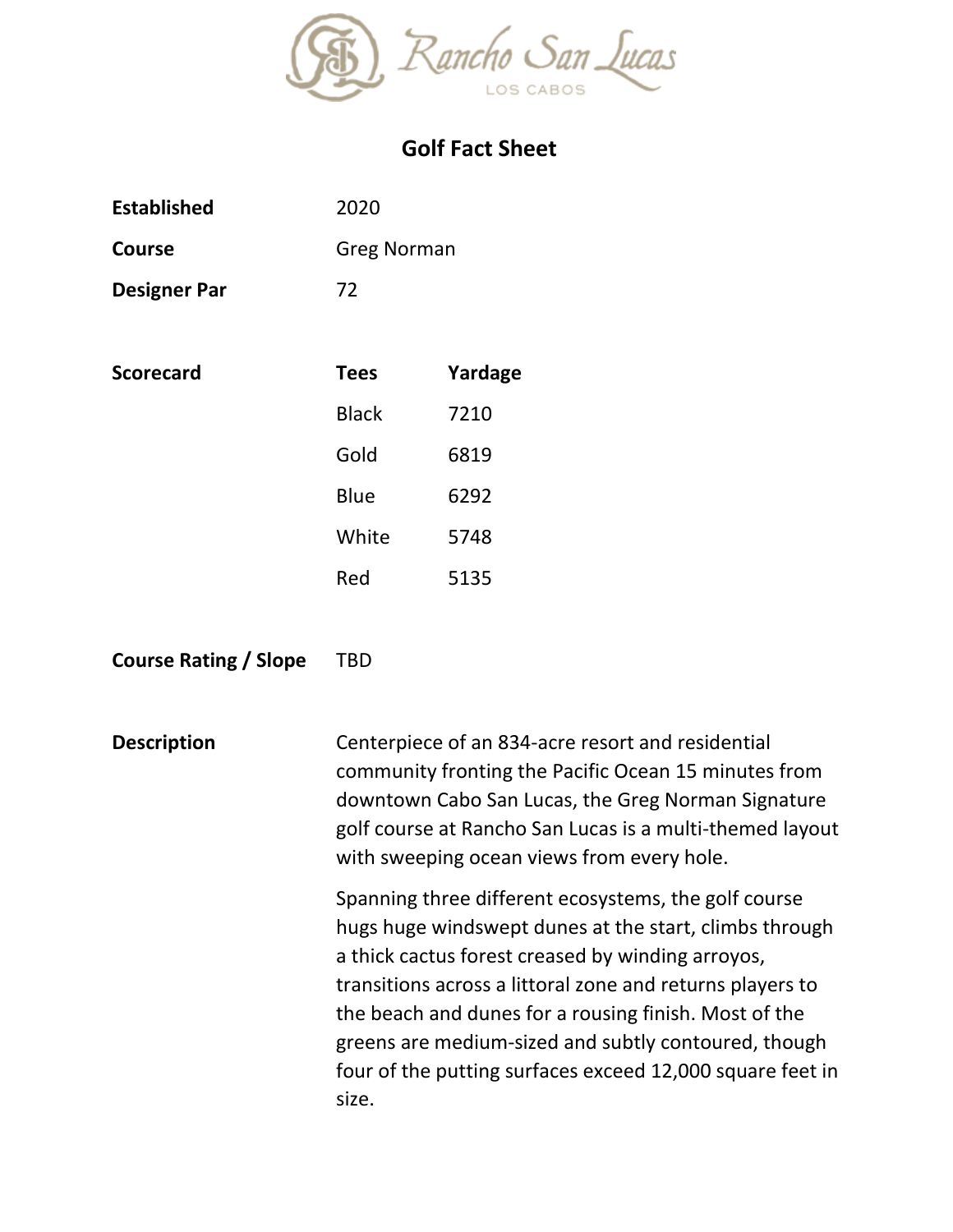|                         | The low-profile layout's defining characteristic is its<br>revetted pot bunkers. These sharp-edged, steep-walled<br>sandy pits were constructed from recycled artificial turf<br>and are nearly identical to the natural sod-walled<br>bunkers found on British seaside links courses. |
|-------------------------|----------------------------------------------------------------------------------------------------------------------------------------------------------------------------------------------------------------------------------------------------------------------------------------|
|                         | For use during the windy season in late spring, Norman<br>and his design team have devised a 12-hole Short Course<br>that consists of 12 low-lying holes drawn from the<br>regulation 18. These holes are sheltered by the dunes<br>and shielded from Pacific breezes.                 |
|                         | Rancho San Lucas is a private resort with exclusive golf<br>access available to guests of Solmar Group hotels,<br>including the new on-site Grand Solmar at Rancho San<br>Lucas Resort.                                                                                                |
| Quote                   | "When we were first asked to build a golf course here, I<br>drove over the top of the hill and saw all the arroyos and<br>dunes set back from the sea, and I said 'Wow, this is the<br>most spectacular piece of property I have seen in a long,<br>long time.""<br>--Greg Norman      |
| <b>Elevation</b>        | The high point of the golf course is the back tee at the<br>par-4 12 <sup>th</sup> hole, which sits more than 100 meters (300<br>feet) above sea level.                                                                                                                                |
| <b>Playing Surfaces</b> | Greens, tees, fairways and rough are SeaDwarf<br>Paspalum                                                                                                                                                                                                                              |
| <b>Clubhouse</b>        | In keeping with the authentic ranch theme of the resort<br>community, the ranchero-style clubhouse at Rancho San<br>Lucas, perched high above the ocean, commands fine                                                                                                                 |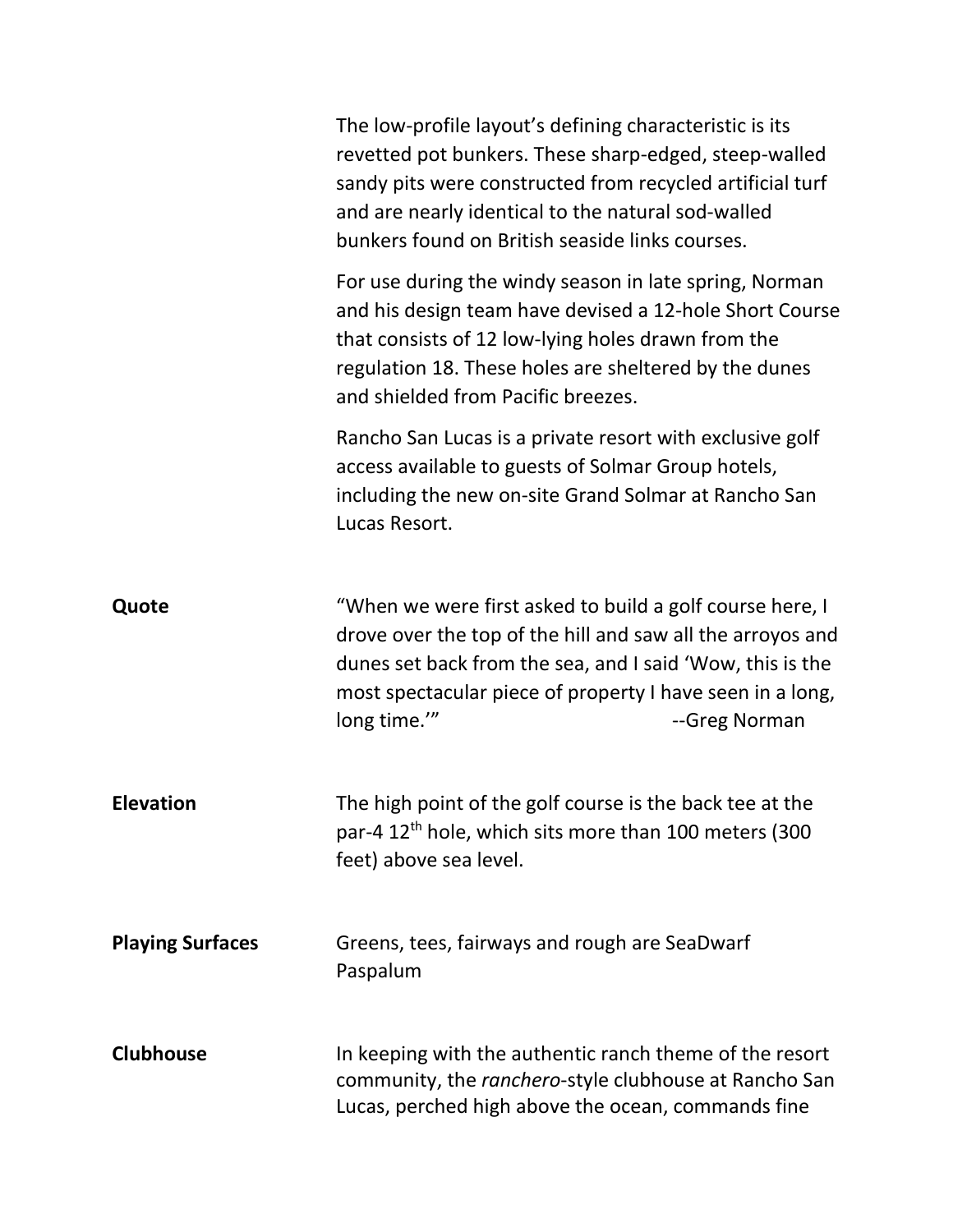|                          | views of the opening and closing holes on both nines. In<br>addition to a well-stocked golf shop with fashionable<br>sportswear for men and women, the clubhouse features<br>an indoor-outdoor restaurant and an event lawn<br>overlooking the fairways and sea.                                                                                   |
|--------------------------|----------------------------------------------------------------------------------------------------------------------------------------------------------------------------------------------------------------------------------------------------------------------------------------------------------------------------------------------------|
| <b>Practice Facility</b> | Situated adjacent to the clubhouse, the full-service<br>practice facility features a large basin-shaped driving<br>range, an 18-hole putting course, and a dedicated short<br>game area with practice bunkers and target greens for<br>pitching and chipping.                                                                                      |
| <b>Comfort Stations</b>  | Two comfort stations, also known as "Shark Shacks," are<br>strategically placed on the course for multiple visits.<br>Each provides Mexican specialties and ice-cold<br>refreshments, enabling players to enjoy an all-inclusive<br>experience during the round. There's also a "welcome"<br>wagon" available to players at the practice facility. |
| <b>Walking Policy</b>    | Walking permitted with use of four-passenger golf carts<br>driven by caddies                                                                                                                                                                                                                                                                       |
| <b>Green Fees</b>        | \$242 plus tax, depending on season and time of day.<br>Rates include use of golf cart. Discounts are available to<br>guests of Solmar Hotels & Resorts (10%), Grand Solmar<br>Land's End and Playa Grande properties (15%), and<br>Grand Solmar at Rancho San Lucas Resort (20%).                                                                 |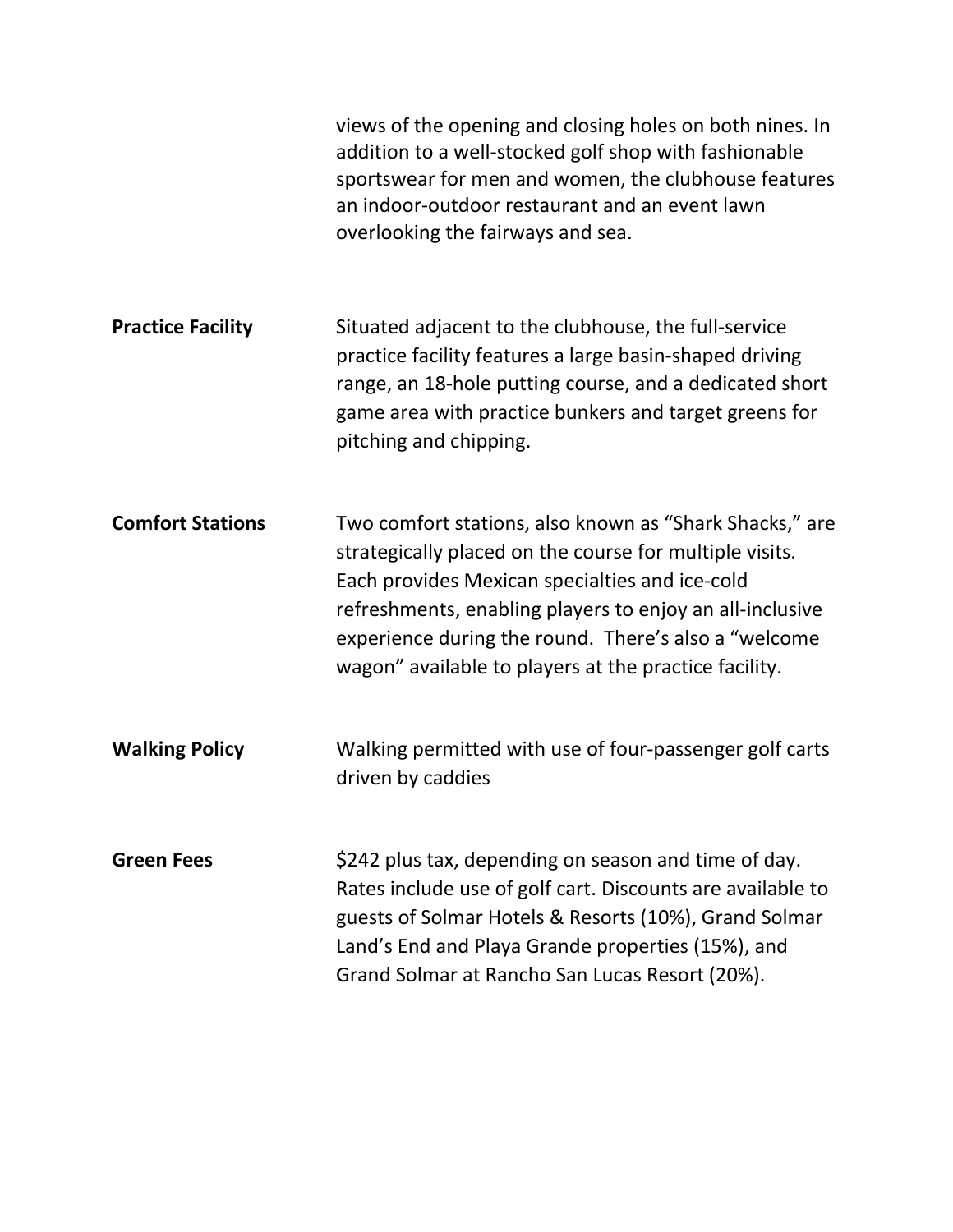| <b>Golf Packages</b>    | Golf packages are available through Solmar Hotels &<br>Resorts, including the on-site Grand Solmar at Rancho<br>San Lucas Resort |
|-------------------------|----------------------------------------------------------------------------------------------------------------------------------|
| <b>Director of Golf</b> | <b>Brad Wheatley</b>                                                                                                             |
| <b>Head Golf Pro</b>    | <b>Mario Navarro</b>                                                                                                             |
| Superintendent          | <b>Manuel Felix</b>                                                                                                              |
| Website                 | www.ranchosanlucas.com                                                                                                           |

## **Stay & Play Packages**

For the perfect golf getaway, book your accommodations at the new Grand Solmar at Rancho San Lucas Resort, which is located just minutes from the golf clubhouse and first tee. Deluxe guest rooms, superb restaurants and a plethora of amenities and activities await!

Book your tee times when you make your reservations and enjoy the savings! Green fees discounts are available to guests of Solmar Hotels & Resorts (10%), Grand Solmar Land's End and Playa Grande properties (15%), and the on-site Grand Solmar at Rancho San Lucas Resort (20%).